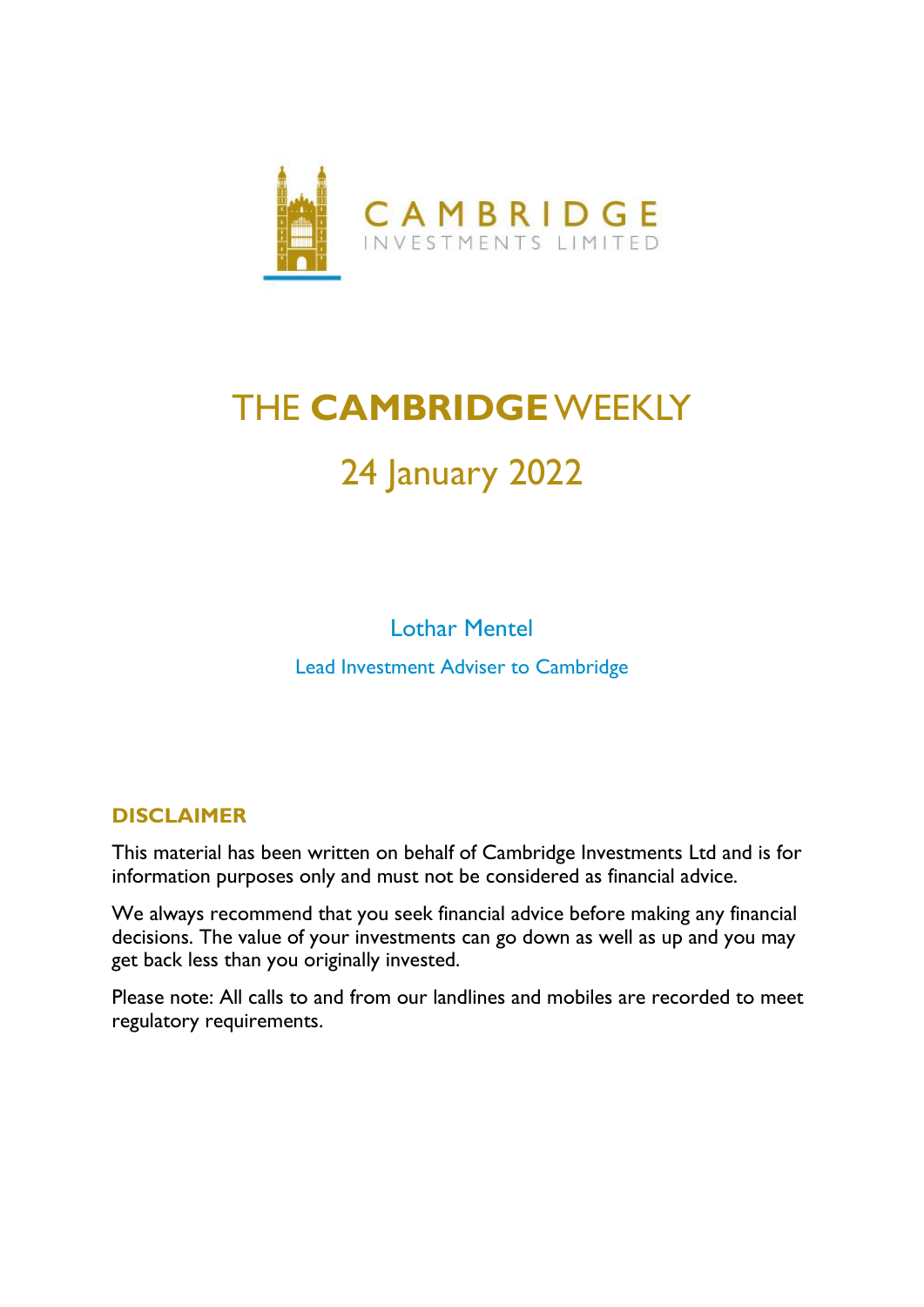

#### A bumpy road to somewhere

It has been an all-action year so far. Global equity markets have been in a downward trend since the end of 2021, led by US stocks. America's mega-cap tech companies that were so loved throughout the pandemic have taken the biggest hit – with the tech-heavy Nasdaq falling nearly 10% in January. The change of fortunes was made abundantly clear last Friday morning after stock market darling Netflix plummeted 20% in premarket trading after a warning on subscriber growth. UK equities seemed immune to the downturn in the first two weeks of the year, but that changed last week as the FTSE 100 joined the broader fall.

The global economy has been similarly tumultuous. There are early indications that the intense supply-side pressures we saw last year are easing – with input costs no longer spiking and supply chains freeing up. But that shows little sign yet of feeding through into inflation data. Prices are still spiking across most major economies, and consumers face a daunting shock to their real disposable incomes in the next few months. Meanwhile, growth is slowing, and central banks are removing their emergency support (more on this in a separate article).

All of this is without mentioning politics. The inescapable rollercoaster ride that is Boris Johnson's premiership rattles on – but for how much longer is impossible to say. The pressure on the Prime Minister continues to build as MPs defect or denounce him and fresh allegations emerge. What we can be confident about is the fact that investors are unphased either way. Judging by market moves, the UK economy is not expected to be much affected by change in Downing Street – even if the government's COVID policies are a source of market optimism.

That may seem an odd expectation, given the position the government is in. 'Partygate' is the highest profile problem for the Tories, but just as worrying for them is the cost-of-living crisis around the corner. The squeeze on real incomes will almost certainly see them lose some support from the 'red wall' voters gained from Labour in 2019. Meanwhile, plans to raise taxes to their highest level in decades does not play well to their traditional base. Any new leader is likely to face calls for a snap General Election, and with the explosive combination mentioned, there is no telling how that could end.

At the same time, though, markets' indifference to Westminster drama is understandable. There is still a fair (though diminishing) chance that the Prime Minister will weather the storm. Or, if he doesn't, that a continuity candidate replaces him, and no snap election is called. The status quo would then be restored and current events would be forgotten.

On a bigger geopolitical scale, all eyes are on Russian-Ukrainian tensions with its repercussions on the relationship with NATO members. The threat of destabilising conflict is significant, and Russian financial markets have reacted negatively. Government bond spreads have widened, and the stock market underperformed its Western peers. Global markets seem more pre-occupied with their own troubles though, as the big pandemic winners adjust their earnings outlook to a world without stay-at-home policies, and most importantly, the tightening stance from the US Federal Reserve (Fed). All in all, it seems global markets expect the significant political volatility will not affect the status quo.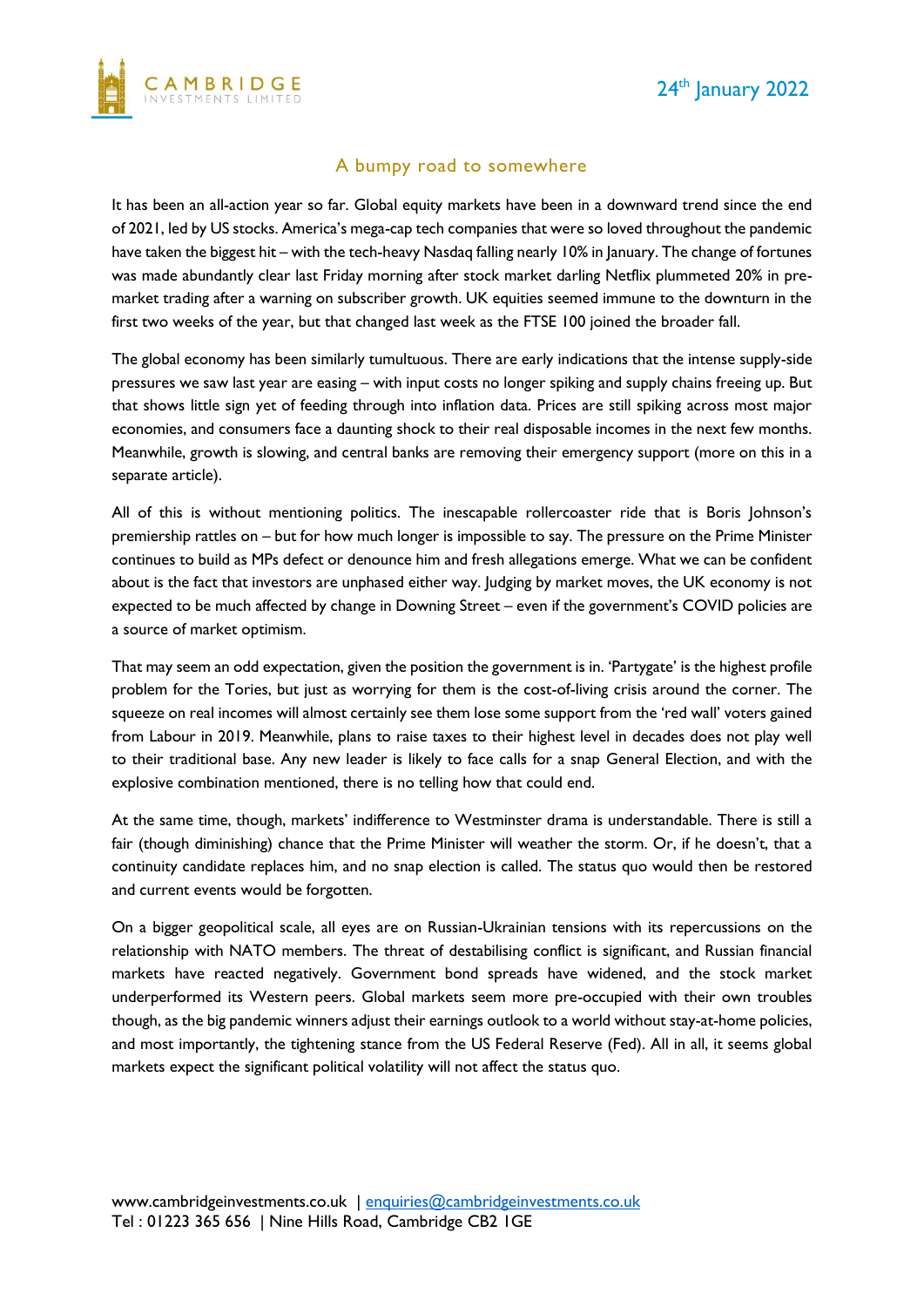



Russia was one of the many emerging markets (EM) that tightened monetary policy last year in response to soaring inflation. But as inflation stabilises or drops back, EM central banks will be able to stop or even reverse interest rate rises. Barring a global risk-off move toward a stronger US dollar, this would be an attractive backdrop for EM debt. Russia is a case in point here: its yield curve (the difference between short and long-term debt) has inverted, which suggests markets think the tightening cycle is close to its peak.



The global economy can often still thrive with emerging markets lagging, but there is one notable exception: China. Though classed as an EM, it has such weight in the global economy that its economic development sifts into the rest of the world. In response to a continued slowdown in growth and a weak housing market, China continued easing policy last week by cutting interest rates. Onshore and offshore Chinese equities welcomed this move, and promptly outperformed their Western market peers. Indeed, on a price-toearnings basis, Chinese equities are trading at a steep discount compared to developed markets.

We suspect Western economies are living through the last bout of COVID-induced distortions. If so, the coming quarters will reveal the genuine underlying pace of growth, and hence companies' long-term earnings potential. The transition phase will bring both pros and cons for markets. On the plus side, fewer virus restrictions will be a boon for those industries that have struggled in the last two years, particularly services, while input cost pressures should subside. On the other hand, real disposable incomes will be hit with higher prices, while monetary and fiscal tightening will add to the squeeze on businesses and consumers.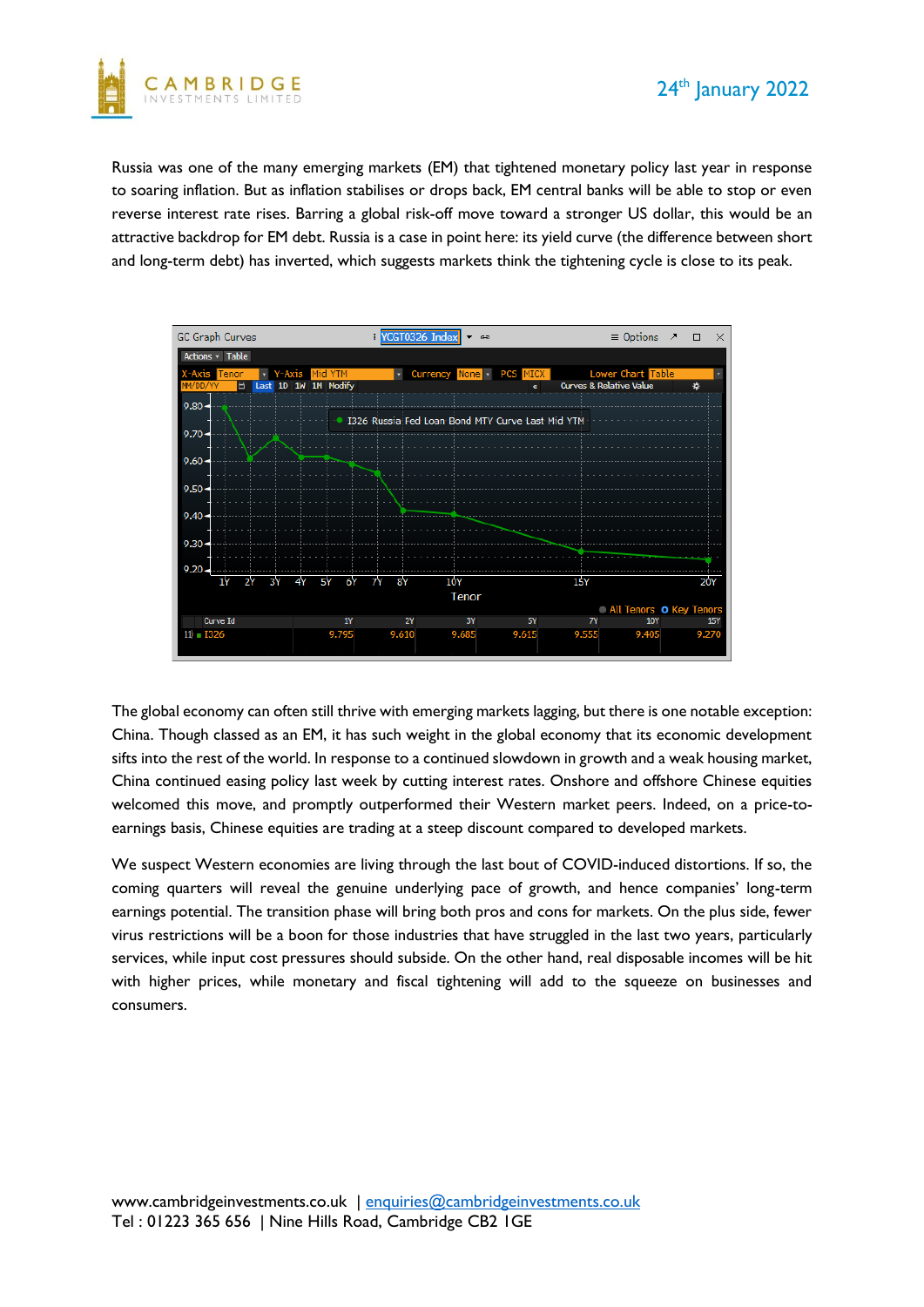



As the growth cycle matures, markets will adjust toward higher real interest rates, not just in the US but across most major economies. This is all part of the road back to normal, but after so long on emergency support, there will inevitably be bumps along the way.



We can see as much in the cyclical rotation of assets. Sectors that are highly sensitive to real interest rates did very well through the pandemic, but now those same sectors are under pressure. Long duration investments like technology and consumer discretionary companies have underperformed this year, as stretched valuations limit their growth potential. As economies open up, sectors will converge towards their new position within the ecosystem.

We have every reason to think this new ecosystem will be a healthy one – with many opportunities for growth. Changing conditions are likely to bring more volatility, as we have plainly seen so far this year. But volatility along the way does not mean we will end up in a worse place. It could be a bumpy road, but the destination should still be a good one.

#### Earnings outlook

Investors could do with some good news. Inflation pressures continue to bite harder than expected while central banks press forward with their plans for tightening policy. But amid the market fears over global growth, hard data from companies can often provide some respite. As ever, the corporate earnings season for the last quarter of 2021 is an important one.

Reporting is in its early days, but the results so far are decidedly mixed. Figures are largely in line with expectations, with no major surprises on earnings growth, sales, or forward guidance. Regular readers will know that earnings 'surprises' are often a deliberate tactic: companies have a habit of lowering expectations so they can beat them on results day, giving a boost to share prices. No positive surprises then should probably be seen as slightly negative news.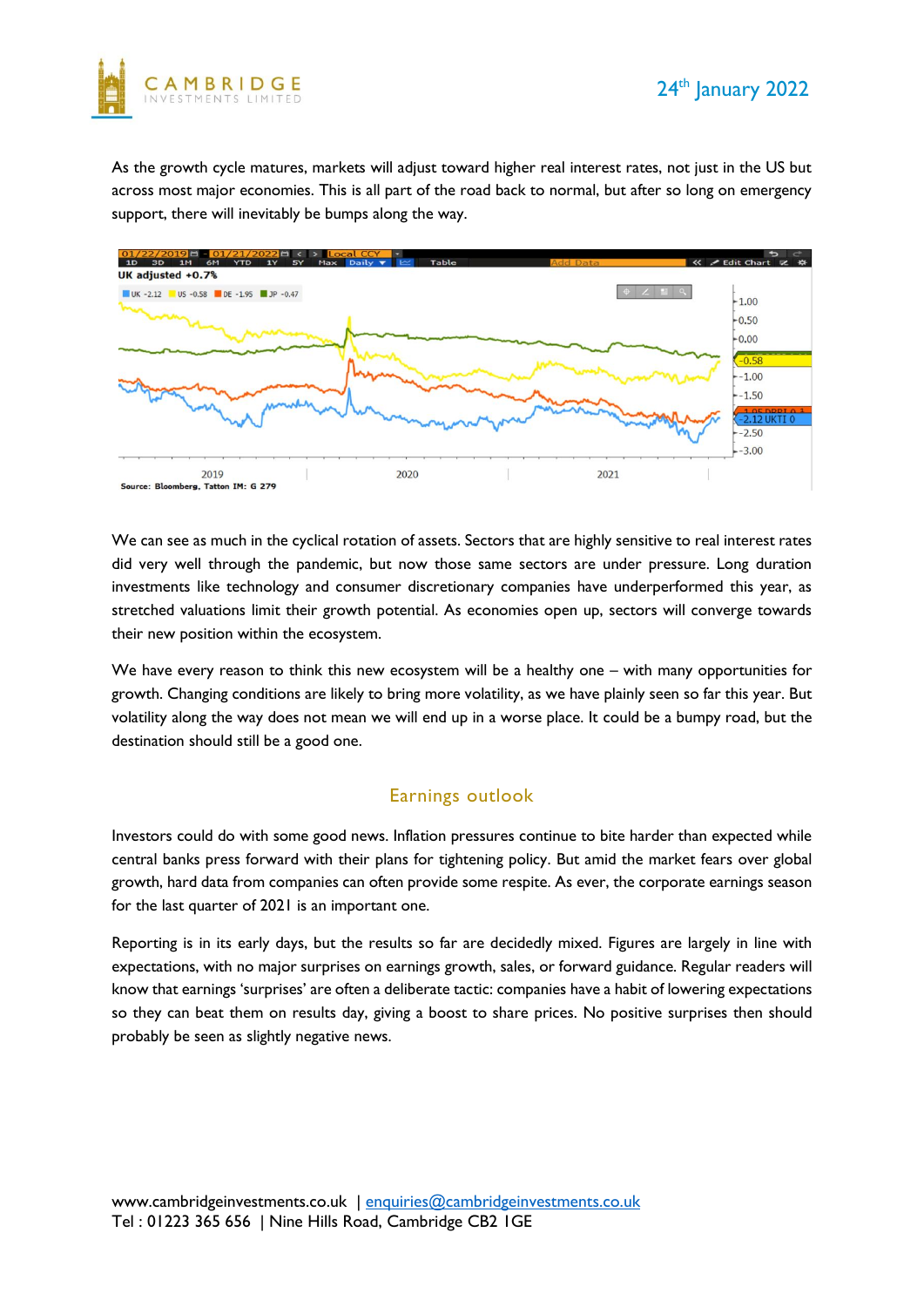



In the US, much of the action has been driven by banks, which have recorded some decent but underwhelming results. Those that have reported so far have generally beaten estimates, but have been weighed down by concerns over investment banking revenues and higher pay affecting cost-income ratios. JPMorgan and Goldman Sachs reported some higher-than-expected costs, but these do not appear to be industry-wide trends. More traditional banking activity may perform better in a rising interest rate environment. Overall growth is expected to be healthy, but the outlook for the next few quarters shows a marked slowdown from the stellar figures in the first half of 2021.

| <b>SPX Index</b>             | Table                    | <b>Export</b> | <b>Settings</b>                                        |          | <b>Earnings Analysis</b> |        |
|------------------------------|--------------------------|---------------|--------------------------------------------------------|----------|--------------------------|--------|
| <b>Range Current Season</b>  | $\overline{\phantom{a}}$ |               | CQ4 Ending: 11/16/2021 - 2/15/2022 Periodicity Quarter |          |                          |        |
| <b>S&amp;P 500 INDEX</b>     |                          |               |                                                        |          |                          |        |
| Surprise<br>Growth           |                          |               |                                                        |          |                          |        |
| Sector (GICS)                | Reported                 |               | Sales Surprise                                         |          | Earnings Surprise        |        |
| 11) All Securities           | 64 / 500                 |               |                                                        | 2.34%    |                          | 8.96%  |
| $12$ > Energy                | 3 / 21                   |               |                                                        | 6.85%    |                          | 3.63%  |
| $13$ > Materials             | 1/28                     |               |                                                        | 3.15%    |                          | 8.43%  |
| $14$ > Industrials           | $10^{2}$ / 72            |               |                                                        | 2.84%    |                          | 25.19% |
| 15) > Consumer Discretionary | 6 / 60                   |               |                                                        | 3.86%    |                          | 5.68%  |
| 10 > Consumer Staples        | 7/32                     |               |                                                        | 2.26%    |                          | 6.25%  |
| 17) > Health Care            | 2/64                     |               |                                                        | 1.10%    |                          | 3.74%  |
| $18$ > Financials            | 28 / 67                  |               |                                                        | 2.02%    |                          | 9.49%  |
| 19) > Information Technology | /76<br>5.                |               |                                                        | 2.68%    |                          | 5.11%  |
| 20) > Communication Services | 23                       |               |                                                        | $-0.03%$ |                          | 64.60% |
| $2D >$ Utilities             | $^{\prime}$ 28           |               |                                                        |          |                          |        |
| 22) > Real Estate            | 1 / 29                   |               |                                                        | 6.51%    |                          | 1.82%  |

| <b>Range Current Season</b>  |                 | CQ4 Ending: $11/16/2021 - 2/15/2022$ Periodicity Quarter | $\overline{\phantom{0}}$ |  |  |
|------------------------------|-----------------|----------------------------------------------------------|--------------------------|--|--|
| STXE 600 (EUR) Pr            |                 |                                                          |                          |  |  |
| Surprise<br>Growth           |                 |                                                          |                          |  |  |
| Sector (GICS)                | Reported        | <b>Sales Surprise</b>                                    | <b>Earnings Surprise</b> |  |  |
| 10 All Securities            | 19/446          | 23.94%                                                   | $-4.12%$                 |  |  |
| $12$ > Energy                | /14<br>$\Omega$ |                                                          |                          |  |  |
| $13$ > Materials             | 2 / 38          | 1.90%                                                    | 0.72%                    |  |  |
| $14$ > Industrials           | 3/88            | 1.53%                                                    | $-100.00%$               |  |  |
| 15) > Consumer Discretionary | 5/47            | 6.19%                                                    |                          |  |  |
| 16 > Consumer Staples        | /35             | 2.08%                                                    |                          |  |  |
| 17 > Health Care             | $-43$           |                                                          |                          |  |  |
| $18$ > Financials            | 3/67            | 1118.09%                                                 | 36.15%                   |  |  |
| 19) > Information Technology | $2^{2}$ / 32    | 0.98%                                                    | 16.68%                   |  |  |
| 20) > Communication Services | /33             |                                                          |                          |  |  |
| $2D >$ Utilities             | 25              |                                                          |                          |  |  |
| 22 > Real Estate             | /24             |                                                          |                          |  |  |

Across all sectors, most companies have yet to report, but what we have seen so far looks fair. Again, the picture emerging is one of deceleration – as firms come away from the giddy COVID recovery last year. This is in line with our outlook for 2022: the rush of recovery is petering out, and with that economic growth figures seem to have peaked.

That is not necessarily a worry for markets or the economy. A year of lockdowns saw the biggest drop in global activity recorded, and the recovery from those depths returned equally large growth figures. But most major economies are now at or above their pre-pandemic GDP levels – so further growth will inevitably look much more ordinary. The big question now is what the world economy's cruising speed will be. Central banks have grappled with this conundrum for the better part of two years. The cautious approach from the US Federal Reserve (Fed) last year suggested policymakers thought the economy still needed help. But after inflation spiked higher and higher, officials changed course dramatically. According to its latest communications, the Fed is planning at least three interest rate hikes this year, along with a sizable reduction in its balance sheet later in the year.

For now, investors and market watchers are undecided on whether this is too harsh an approach. On the bullish side, some argue markets have enough resilience to withstand a monetary tightening – especially if Omicron proves to be the natural end to the COVID emergency. JPMorgan takes this view, predicting not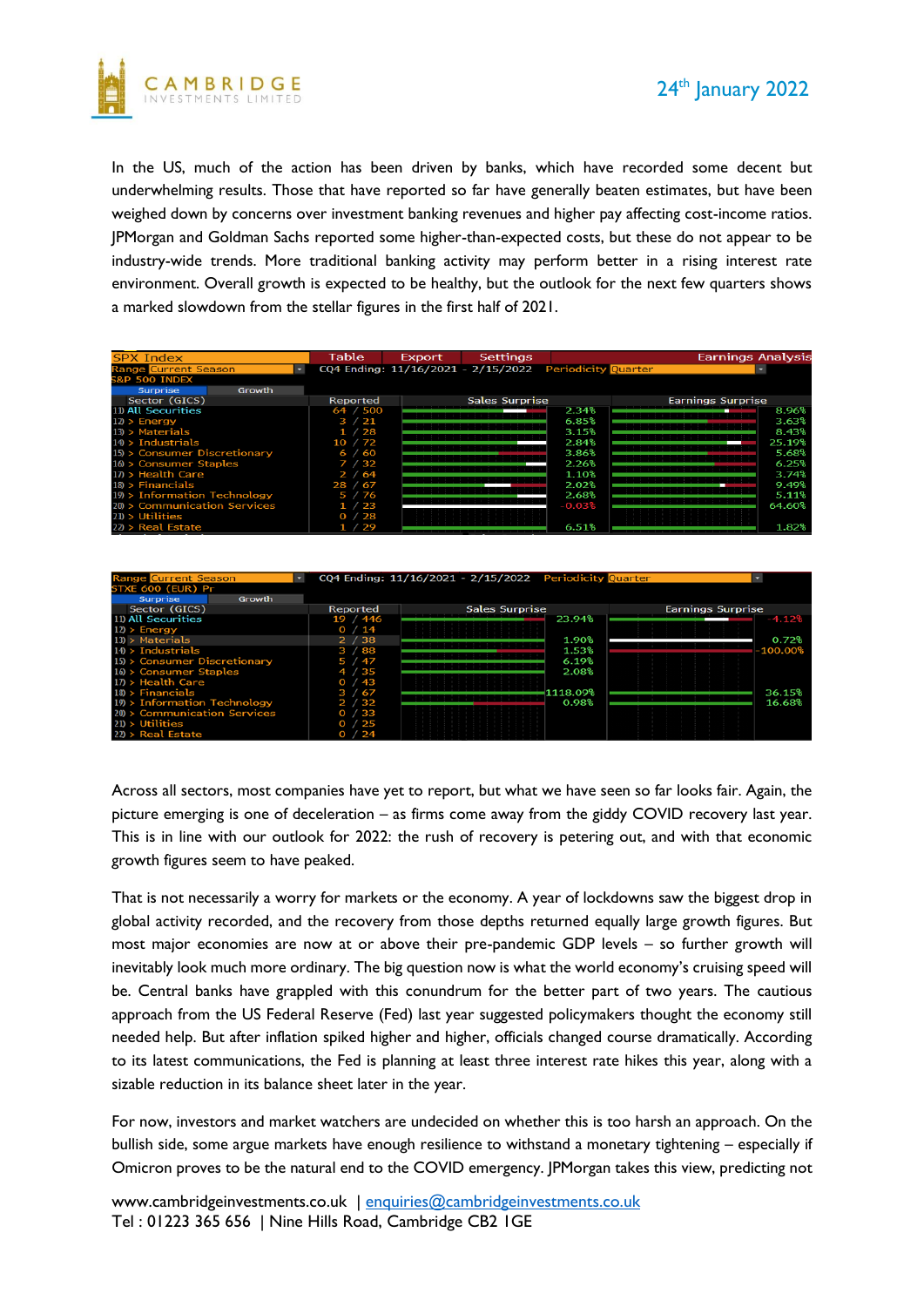

only that Q4 earnings estimates are too low, but that 2022 will surprise the upside. To back this up, analysts point to profit margins. Rising input costs were a concern for many companies last year, but profit margins remained strong. JPMorgan expects this to remain the case.

Those on the bearish side highlight the risks that Fed tightening and slower short-term growth could pose. In 2018, it hiked rates four times and reduced its total assets amid positive US and global growth. That cocktail did not immediately harm capital markets, but the drying up of liquidity created unease – and the ensuing volatility caused markets to swing downwards in the second half of the year.

That episode is instructive. Equity markets are highly sensitive to changes in real (inflation-adjusted) bond yields, which set the 'risk-free' rate of return. Even if investors are positive about growth, rising real yields will inevitably lower the attractiveness of stocks. That makes high valuations – like we see now – difficult to maintain. And while this does not stop equities from rallying overall, it does mean volatility is likely.

Market bears might also point out that the underlying growth picture is arguably worse now than it was then. Activity remains strong, but as we point out, growth seems to have peaked – with some analysts suggesting a slowdown in corporate earnings from here. In the worst-case scenario, growth would slow even more than expected – either from Omicron, continued supply chain problems, or tightness in China – while central banks pushed ahead with the tightening cycle. That would be a worrying combination, and while unlikely, it is a downside risk we need to be wary of.

The counterargument to the above is that the Fed, for all its tough talk, will adapt to the situation as it changes. Officials are serious about fighting inflation, but will be 'smart' enough to avoid a hard landing. So, Fed pronouncements may be at their hawkish peak, and also the pricing for rates this year (to top this we'd need +50 basis points of Fed fund increases in March, of which talk may emanate getting closer to the date).

January has been difficult for US equities so far, in part driven by a sell-off in bond markets. While it is not the Fed's job to keep equities elevated, it has an important influence (particularly in the US) on household consumption. In this sense, an equity 'hard landing' would not be welcome. In a broader inflation context, it is also worth keeping in mind that the supply side problems officials are so worried about are improving. By the Fed's own measures, supply congestion appears to have peaked, and input costs arguably have little upside. The tight labour market as participation rates remain low is the focus.

Our best guess is somewhere in the middle of the optimistic and pessimistic cases. With growth slowing and the Fed (for now) tightening, we are likely to see more volatility in earnings, equity values and, indeed, the real economy. It is still too early to call this the end of the cycle though, and we expect sustained growth on the horizon.

#### 'Just-in-case' supply chains

Inflation continues to soar around the world. We wrote last week about how its persistence has driven 'team transitory' into retreat – as central banks now scramble to tighten monetary policy and choke off price rises. The strangest part of this, though, is that the argument for transitory inflation was a sound one. Most agree that soaring prices over the past 18 months have come from varied and unique supply-side issues across the world (even if against a backdrop of growing demand) and history tells us that these disruptions are usually short-lived.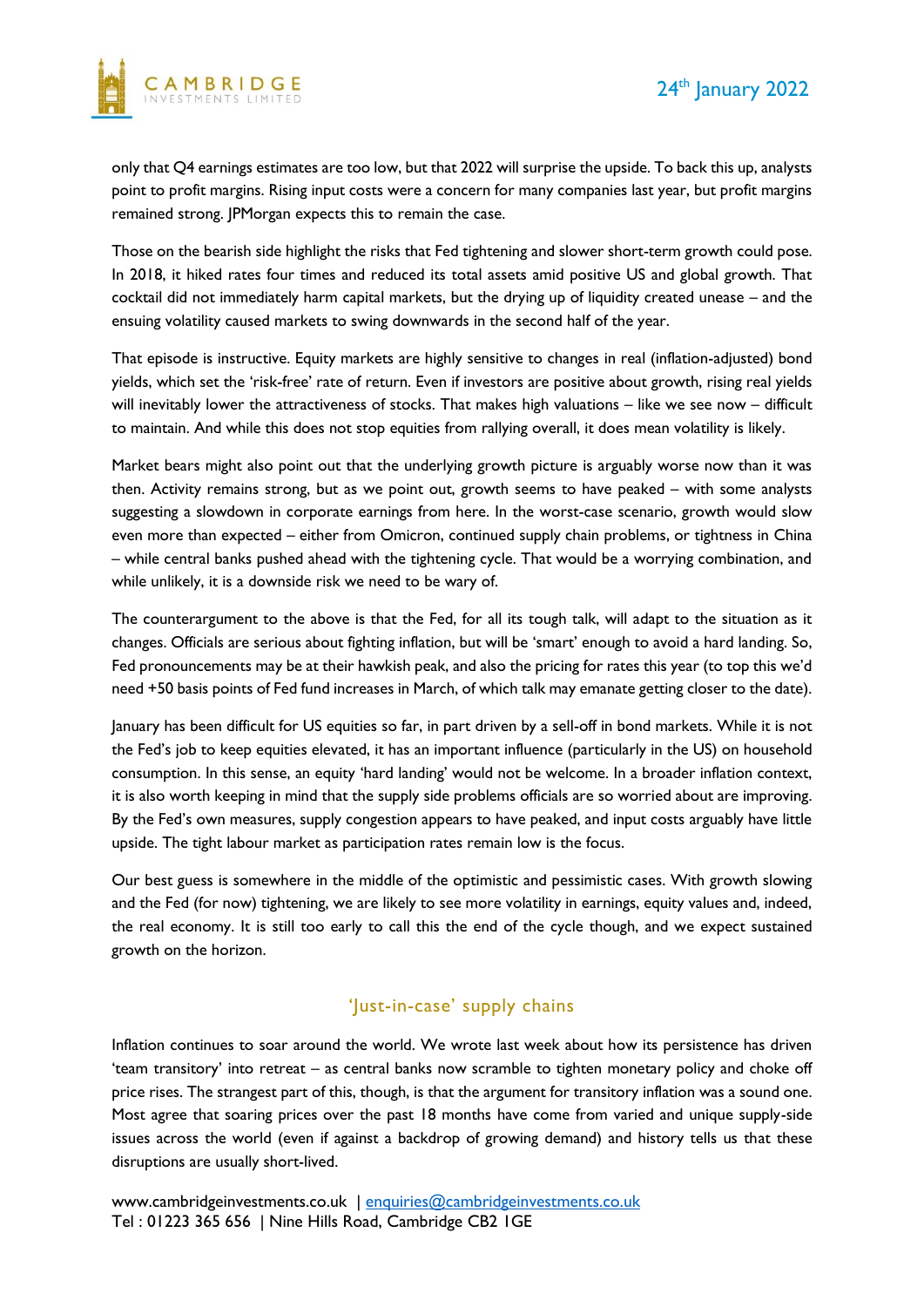

To our collective surprise, supply chain problems have been anything but brief during the pandemic. The scale and longevity of these disruptions have made them a significant and unexpected problem for policymakers. Supply hold-ups are nothing new; shutdowns, warehouse fires, and regional shortages have always been a factor in the delicate global economy. But never have these problems been so ubiquitous since the start of post-war globalisation.

Some problems are particular to the pandemic – as rising infections cause worker shortages in key areas around the world. The COVID factor has also exacerbated pre-existing issues the same way, but some problems are of their own kind. Microchip shortages in 2020 and lower oil production caused shockwaves throughout all kinds of goods markets in the last two years. Whatever the cause, we have seen sustained pressure on global supply at a time when demand growth was at its highest in decades (thanks to lockdown base effects).

A prolonged period of trouble like this naturally leads to some soul searching, for both politicians and businesses. Since at least the 1980s, rapid globalisation has driven suppliers toward a 'just-in-time' model of delivery. This relies on each part of the supply chain running like clockwork – which brings risk if individual links break, but those risks are mitigated by access to a vast global market.

Persistent global supply pressures, however, are a major risk to that model. The longer these go on, the more people question whether we are better off moving to a 'just-in-case' model – where inventories are held as back up. Politicians suggested this idea long before the pandemic (indeed, it is the basis for the European Union (EU) Common Agricultural Policy), but COVID has pressed the issue, meaning we could see more regulation around inventories for suppliers deemed 'essential'.

How private companies react is at least as important. Congested supply creates huge problems for businesses, not only by pushing up costs but by creating high backlogs, inventory imbalances and eventually frustrated customers – which can lead to a quick loss of market share. The most obvious short-term solution to these problems is building higher inventories, something many businesses attempted last year which, in some cases, exacerbated supply pressures further up the chain.

A longer-term solution firms might try is moving to simpler supply chains altogether, either through local sourcing (at a possibly higher price) or vertical integration. These can be more costly, which in the past was enough to discourage businesses from taking a just-in-case approach. But if it allows firms to take frustrated customers from their just-in-time competitors, the cost would be more than worth it. This is borne out by stock markets: since March 2020, companies positively exposed to supply chain management have outperformed those negatively exposed.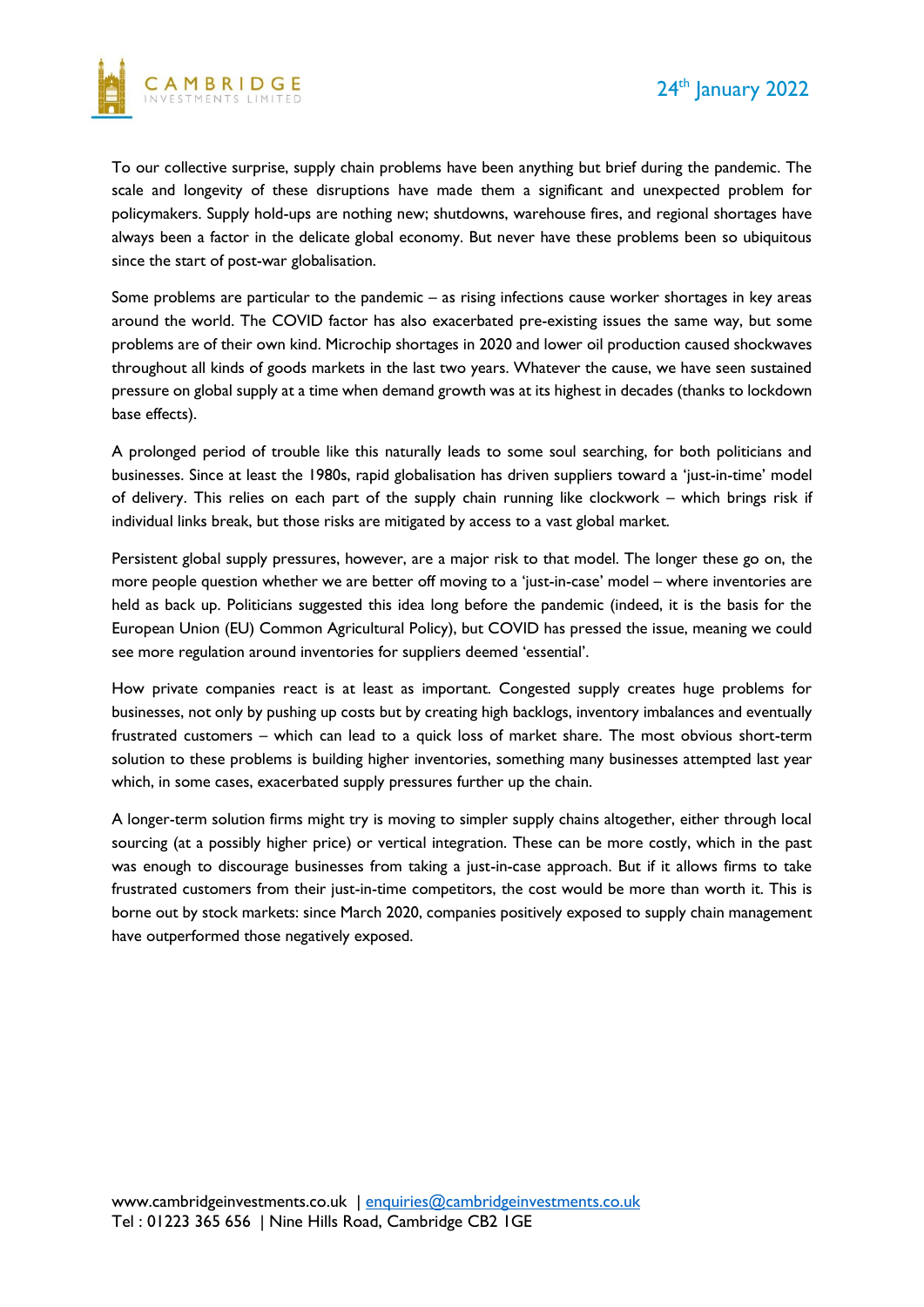



The same data shows that firms with multiple suppliers have been more exposed to global problems than those with fewer suppliers. If supply chain problems persist over the next year, consumer staples and discretionary companies (with more suppliers from a variety of sectors) could be at risk, while financials and healthcare firms could stand to gain (they tend to benefit from in-sector supply).

If enough companies switched to a just-in-case model, it would lead to a significant structural change for global markets. If companies run higher inventories over the medium or long-term, it will create a drag on earnings. This would reduce asset turnover and in turn lower companies' return on equity. As mentioned, there could be strong incentives to bear this higher cost if it means increasing market share, but the end result is a market structure that returns less than investors have come to expect. Given the exceptionally high profit margins and equity valuations (by historical standards) that investors have seen in recent years, this could take some getting used to.

With high inflation also in the mix, these factors could push companies toward increasing their debt load. Companies have been deleveraging over the last two years, but higher inventories mean more capital is needed for regular operations – which could lead to a boost in corporate credit demand. Despite the recent political backlash against market concentration, vertical integration could also lead to an even higher concentration – as companies merge or buy each other out in search of simpler supply chains.

We are unlikely to see this restructuring in the short-term, though we have already seen inventory building in some sectors. But the longer-term story also has a caveat. The significant change in the supply structure will be hard to sustain without policy changes. Input costs and supply disruptions are already slowing down, and despite their longevity it is hard to argue they will be a permanent feature of the global economy. Corporates are likely to be mindful of a well-diversified supply chain, and (at least to a certain degree) justin-time models will persist in the mix – unless governments step in to discourage it.

The backlash against globalisation has been going on for years, started in earnest by the votes for Brexit and Donald Trump. That political force shows no sign of stopping, with the Biden administration trying to onshore production of semiconductors and batteries to avoid supply problems. The same is true in Europe with the "European Chips Act". We expect this to continue, but it could clash with governments' other priorities – such as reducing living costs or, in the US, attempting to break up large companies. The latter has already impacted the value of the US mega-caps. If politicians continue to push for regional supply chains and vertical integration, they might want to be careful what they wish for.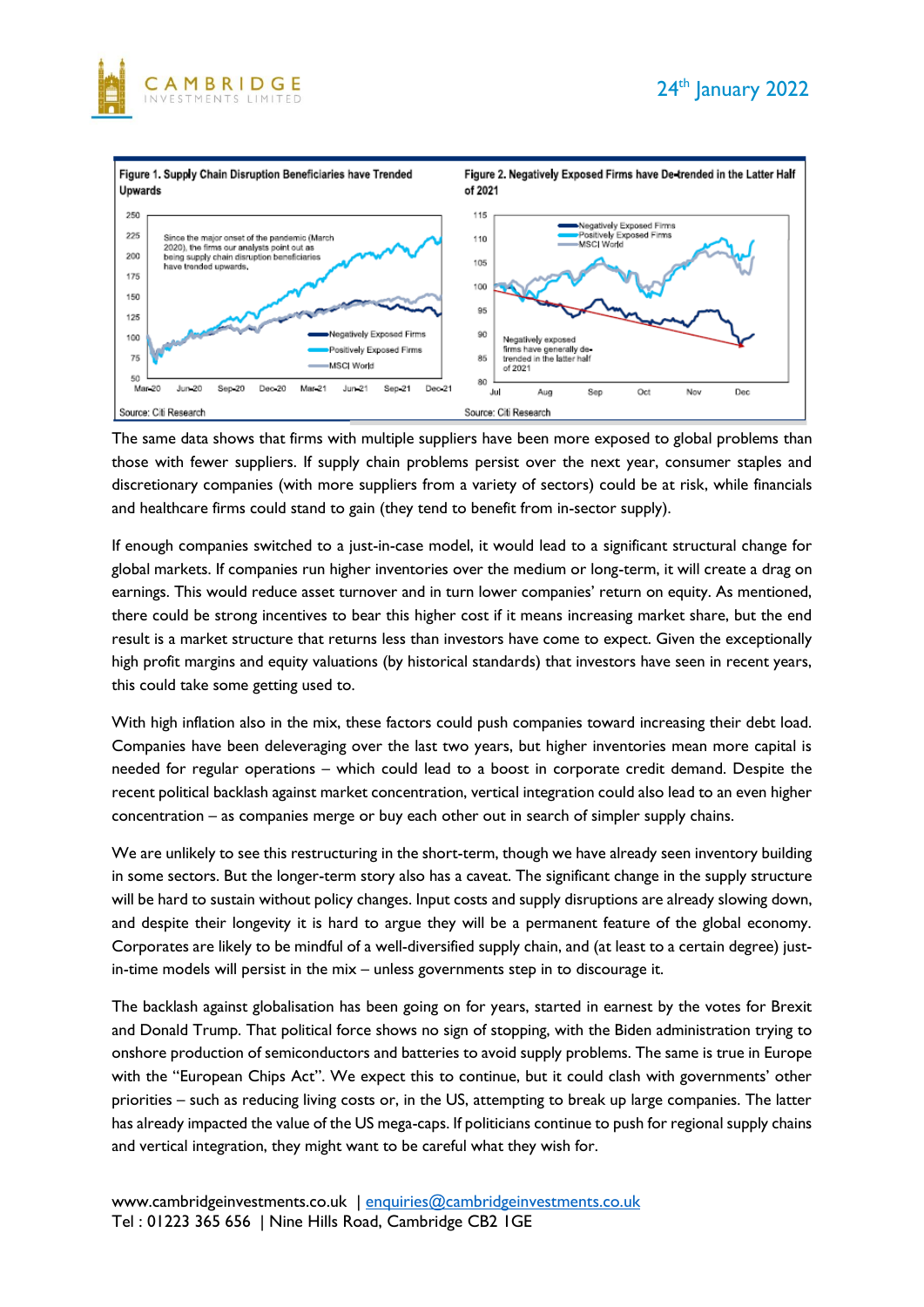



| <b>Global Equity Markets</b>             |           |           | <b>Technical</b> |                          | <b>Top 5 Gainers</b>     |                          | <b>Top 5 Decliners</b> |         |                     |            |                 |
|------------------------------------------|-----------|-----------|------------------|--------------------------|--------------------------|--------------------------|------------------------|---------|---------------------|------------|-----------------|
| Market                                   | Fri 15:51 | %1 Week*  | 1 W              | Short                    | Medium                   | Company                  |                        | %       | Company             |            | $\%$            |
| <b>FTSE 100</b>                          | 7474      | $-0.9$    | $-69$            | A                        | $\sigma$                 | <b>Burberry</b>          |                        | $+11.4$ | Ashtead             |            | $-11.2$         |
| <b>FTSE 250</b>                          | 22236     | $-2.2$    | $-508$           | →                        | →                        | Pearson                  |                        | $+8.6$  | <b>Barclays</b>     |            | $-7.7$          |
| <b>FTSE AS</b>                           | 4207      | $-1.2$    | $-49$            | $\sigma$                 | Ø                        | Polymetal Internationa   |                        | $+5.4$  | <b>Evraz</b>        |            | $-7.3$          |
| <b>FTSE Small</b>                        | 7268      | $-1.7$    | $-127$           | →                        | $\rightarrow$            | Antofagasta              |                        | $+5.0$  | <b>Melrose</b>      |            | $-7.2$          |
| <b>CAC</b>                               | 7037      | $-1.5$    | $-106$           | n                        | n                        | ВT                       |                        | $+4.3$  | Unilever            |            | $-6.8$          |
| <b>DAX</b>                               | 15522     | $-2.3$    | $-362$           | $\sigma$                 | ⇗                        | <b>Currencies</b>        |                        |         | Commodities         |            |                 |
| Dow                                      | 34775     | $-3.7$    | -1338            | →                        | →                        | Pair                     | last                   | %1W     | Cmdty               | last       | $\%1\mathrm{W}$ |
| <b>S&amp;P 500</b>                       | 4456      | $-4.4$    | $-203$           | →                        | $\sigma$                 | USD/GBP                  | 1.356                  | $-0.9$  | Oil                 | 87.84      | $+2.1$          |
| Nasdag                                   | 14084     | $-4.9$    | $-723$           | N                        | ⇗                        | GBP/EUR                  | 0.837                  | $-0.3$  | Gold                | 1834.6     | $+0.9$          |
| <b>Nikkei</b>                            | 27522     | $-2.1$    | $-602$           | →                        | $\infty$                 | USD/EUR                  | 1.13                   | $-0.5$  | Silver              | 24.36      | $+6.1$          |
| <b>MSCI World</b>                        | 3082      | $-2.9$    | $-91$            | →                        | ⇗                        | JPY/USD                  | 113.67                 | $+0.5$  | Copper              | 456.1      | $+0.3$          |
| <b>CSI 300</b>                           | 4779      | $+1.1$    | $+53$            | $\sigma$                 | $\infty$                 | CNY/USD                  | 6.34                   | $+0.2$  | Aluminium           | 3111.0     | $+5.4$          |
| <b>MSCI EM</b>                           | 1256      | $-0.1$    | $-2$             | $\sigma$                 | $\mathbb{S}^2$           | Bitcoin/\$               | 38,812                 | $-9.7$  | <b>Soft Cmdties</b> | 235.8      | $+2.4$          |
|                                          |           |           |                  |                          |                          | <b>Fixed Income</b>      |                        |         |                     |            |                 |
| <b>Global Equity Market - Valuations</b> |           |           |                  |                          |                          | Govt bond                |                        |         |                     | %Yield     | 1 W CH          |
| Market                                   |           | Div YLD % | LTM PE           | NTM PE                   | 10Y AVG                  | <b>UK 10-Yr</b>          |                        |         |                     | 1.16       | $+0.01$         |
| <b>FTSE 100</b>                          |           | 3.8       | 15.6             | 12.3                     | 14.3                     | <b>UK 15-Yr</b>          |                        |         | 1.32                | $+0.00$    |                 |
| <b>FTSE 250</b>                          |           | 2.5       | 14.4             | 16.0                     | 16.2                     | <b>US 10-Yr</b>          |                        |         | 1.76                | $-0.03$    |                 |
| <b>FTSE AS</b>                           |           | 3.6       | 15.3             | 12.7                     | 14.4                     | French 10-Yr             |                        |         |                     | 0.33       | $-0.01$         |
| FTSE Small x Inv_Tsts<br>2.3<br>11.4     |           |           | 13.8             | 15.7                     | German 10-Yr             |                          |                        |         | $-0.07$             | $-0.03$    |                 |
| <b>CAC</b><br>2.1<br>20.1                |           | 14.8      | 15.1             | Japanese 10-Yr           |                          |                          |                        | 0.14    | $-0.01$             |            |                 |
| 2.1<br>14.4<br><b>DAX</b>                |           | 13.9      | 13.7             | <b>UK Mortgage Rates</b> |                          |                          |                        |         |                     |            |                 |
| Dow                                      |           | 1.8       | 18.0             | 18.4                     | 16.7                     | Mortgage Rates           |                        |         | Jan                 | <b>Dec</b> |                 |
| <b>S&amp;P 500</b><br>1.4                |           | 23.5      | 20.2             | 17.9                     | <b>Base Rate Tracker</b> |                          |                        | 1.50    | 1.50                |            |                 |
| Nasdag<br>0.7                            |           | 26.7      | 28.6             | 23.5                     | 2-yr Fixed Rate          |                          |                        | 1.56    | 1.53                |            |                 |
| <b>Nikkei</b><br>1.7                     |           | 14.9      | 16.9             | 17.8                     | 3-yr Fixed Rate          |                          |                        | 1.53    | 1.52                |            |                 |
| <b>MSCI World</b><br>1.7<br>20.4         |           |           | 18.5             | 16.9                     | 5-yr Fixed Rate          |                          |                        | 1.59    | 1.54                |            |                 |
| <b>CSI 300</b><br>1.7                    |           | 16.3      | 14.2             | 12.6                     | 10-yr Fixed Rate         |                          |                        | 2.55    | 2.56                |            |                 |
| <b>MSCI EM</b>                           |           | 2.4       | 12.8             | 12.7                     | 12.6                     | <b>Standard Variable</b> |                        |         | 3.63                | 3.62       |                 |

\* The *% 1 week* relates to the weekly index closing, rather than our Friday p.m. snapshot values

\*\* LTM = last 12 months' (trailing) earnings;

\*\*\*NTM = Next 12 months estimated (forward) earnings

If anybody wants to be added or removed from the distribution list, please email [enquiries@cambridgeinvestments.co.uk](mailto:enquiries@cambridgeinvestments.co.uk)